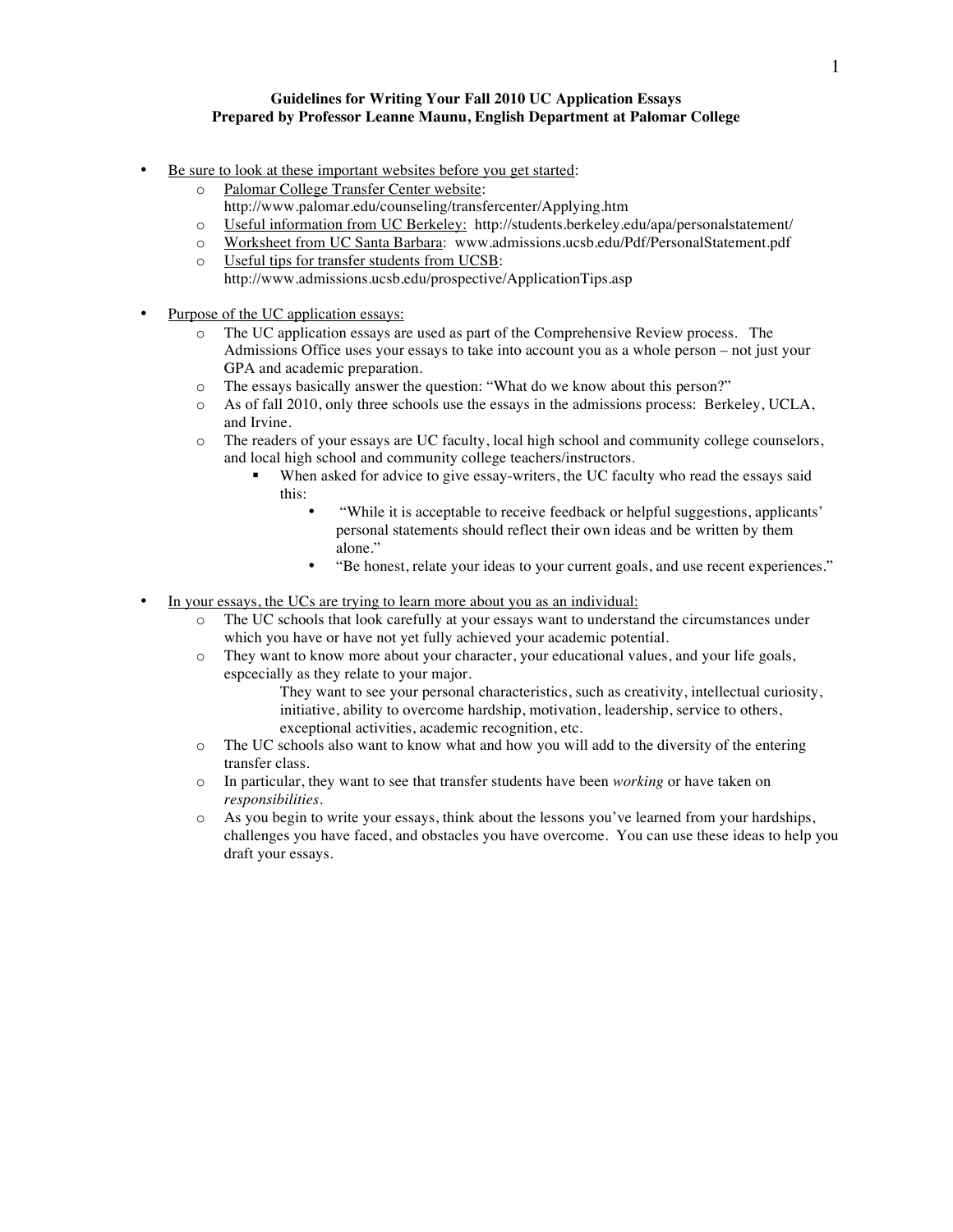- Important general strategies:
	- o Before you begin writing, remember your audience -- an admissions reader who does not know about you and your background.
		- Thinking of this will help you try to answer and address any questions a reader might have about your background and qualifications.
	- o As you write, try to paint a picture of your unique qualities. Focus the unique qualities and experiences that make you stand out from the next student. These qualities are what you want to emphasize in your essays.
	- o Do your application and personal statement together portray who you are, or do they leave unanswered questions?
	- $\circ$  If you're having a hard time coming up with information about yourself, try doing some brainstorming or ask your closest family members and friends for their outside perspective.
		- How do they view you? What do they think your greatest strengths or most unique experiences are?
- Background on writing the two essays:
	- o The UC application package consists of the application itself, along with the two essays that you have to write.
	- o Read the Personal Statement instructions thoroughly before writing your essay, and make sure you understand what is being asked of you. (See below for the actual questions.)
	- o As a piece of advice, write your essays in a word processing program first, save them in a plain text format, then cut/paste into the essay area when your essays are in their final drafts.
		- When you paste your essay into the Application, you can click "view word count" to track the size of each essay.
		- Your application will time out after 40 minutes of inactivity, and the page you're working on will not be saved, which is why it's a good idea to write them in a word processing program first.
- You have 1,000 words total to use for the two essays:
	- o You CANNOT go over the 1,000-word count, even if it is just by one word. If you go over, the computer program will not let you enter any more characters/words and it will give you an error message.
	- $\circ$  It is your decision on how you want to divide up the word count, but keep in mind the following points:
		- Your most compelling answer should be at least 600 words. (The UCs recommend that this be about 6 paragraphs long, but this seems rather long to me, so I would suggest keeping your longer essay to about 4-5 paragraphs. Your longer essay should have a introduction paragraph and thesis statement, analytical topic sentences, good examples, and a conclusion.
		- Your shorter response should be at least 250 words. The UCs recommend that this shorter response should be only 1-2 paragraphs long.
	- o Even though you'll be writing about yourself, you need to try to step back and look at your experiences from the outside – ask yourself *why?*
		- As a first step, look at your application from an outsider's perspective and write down as many questions as you can think of about yourself.
		- Be sure to look carefully at those areas that may seem too familiar to you; to an outside reader, they could provide interesting, unique information.
		- Ask yourself these questions: *What kind of image of myself do I want to present? What areas of my life seem weakest? Strongest? Most unique?*
		- Again, if you're having trouble with this, ask your closest friends and family members to describe what they think are your most unique qualities and experiences.
	- o Remember that each response should only focus on *one topic*. Don't try to squeeze two or more topics into one essay.
	- o Only use standard American English characters (the numbers 0 through 9 and the letters A through Z) and symbols (!  $@$  # \$ % ^ & \* ( )  $_{-}$  + - = [ ] \ { } | ` ~ ; : ' ", < . > / ? ) found on a standard English keyboard. No accented characters or foreign language characters are allowed.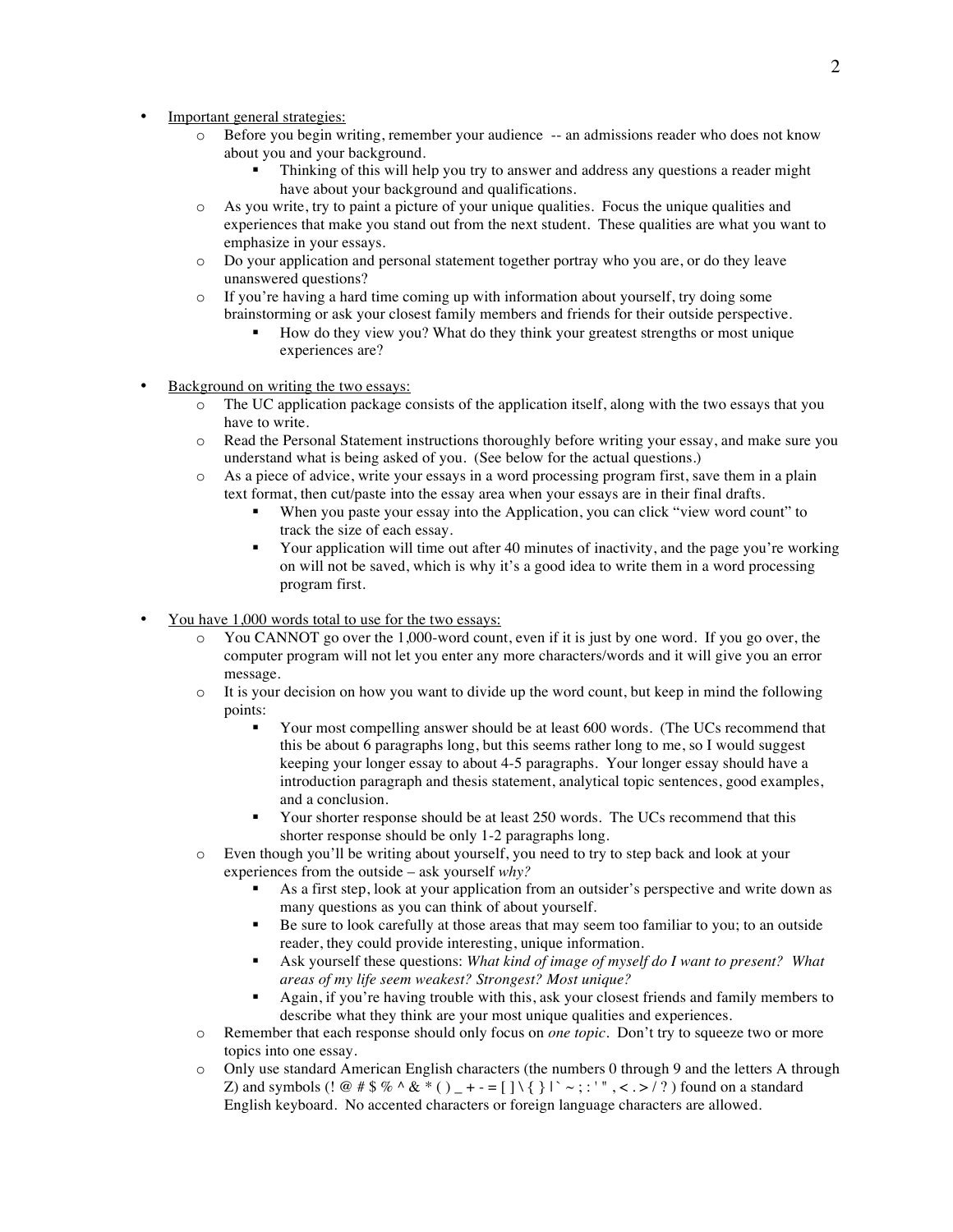- Question 1: What is your intended major? Discuss how your interest in the field developed and describe any experience you have had in the field — such as volunteer work, internships and employment, participation in student organizations and activities — and what you have gained from your involvement.
	- o The most important parts of this question are: *What have you gained from your involvement? What motivated you to choose this major? What is your dedication to learning about it?*
	- o Some questions to help you brainstorm topics for this essay question include:
		- What experiences have you had that have led you to your choice of major?
		- What have you done that has led you closer to your goal?
		- What opportunities have been available to you? Why have you chosen to do what you have done? How have you grown as a result of these opportunities?
		- What choices have you made and what have you gained from those choices?
	- o If you have participated in any projects or activities or clubs that are related to your major (such as The Pre-Med Club, English Club, EOPS or TRIO) or if you have participated in any projects and activities related to your major (such as lab experiences, internships, special opportunities to do field work or experiments, etc.), then definitely discuss those experiences in detail!
- Question 2: Tell us about a personal quality, talent, accomplishment, contribution or experience that is important to you. What about this quality or accomplishment makes you proud and how does it relate to the person you are?
	- o Some questions to help you brainstorm topics for this essay question include:
		- What talent, experience, contribution, or personal quality best expresses your character?
		- How does it define your ability to contribute to the campus community?
		- What challenges and hardships have you faced? What have you learned from those challenges?
	- o Here are some examples of what you can discuss here:
		- Older students might mention the significance of your life experiences relative to your educational goals.
		- **Military vets may talk about military service.**
		- First-generation college students can discuss how being at Palomar has shaped you.
		- If you are working to pay for all or part of your education, you can discuss that, too.
		- You can also discuss how you overcame problems related to grades or gaps (missing time periods) in your education. For instance, if you took a few years or semester off, admission readers will wonder why that was, so you should try to address that issue.
- Question 3: (**New**) Describe anything else that you have not had the opportunity to include elsewhere in your application.
	- o This is an optional third question that you do not have to answer.
	- o You can use this Additional Comments box for clarification of any unclear points or for expansion on important details.
	- o For instance, you can use this section to discuss additional names, Visa issues, additional IB exams, etc.
	- o However, do *not* use this space to respond to the previous personal statement questions; this space is only here to help you clarify any parts of your application that might be unclear.
	- o There is a 500-word limit for this section.
- For military veterans:
	- o The University of California gives priority consideration to **qualified** veterans who apply for admission
	- o applicants are encouraged to use the personal statement to:
		- (1) describe how military service has been instrumental in developing their educational plans
		- (2) indicate if s/he is entitled to educational benefits as a result of military service or the service-connected death or disability of a parent or spouse, or
		- (3) indicate if applicant is affiliated with the military such as, but not limited to, the spouse or dependent of someone who is on active duty or a current participant in an ROTC-type program.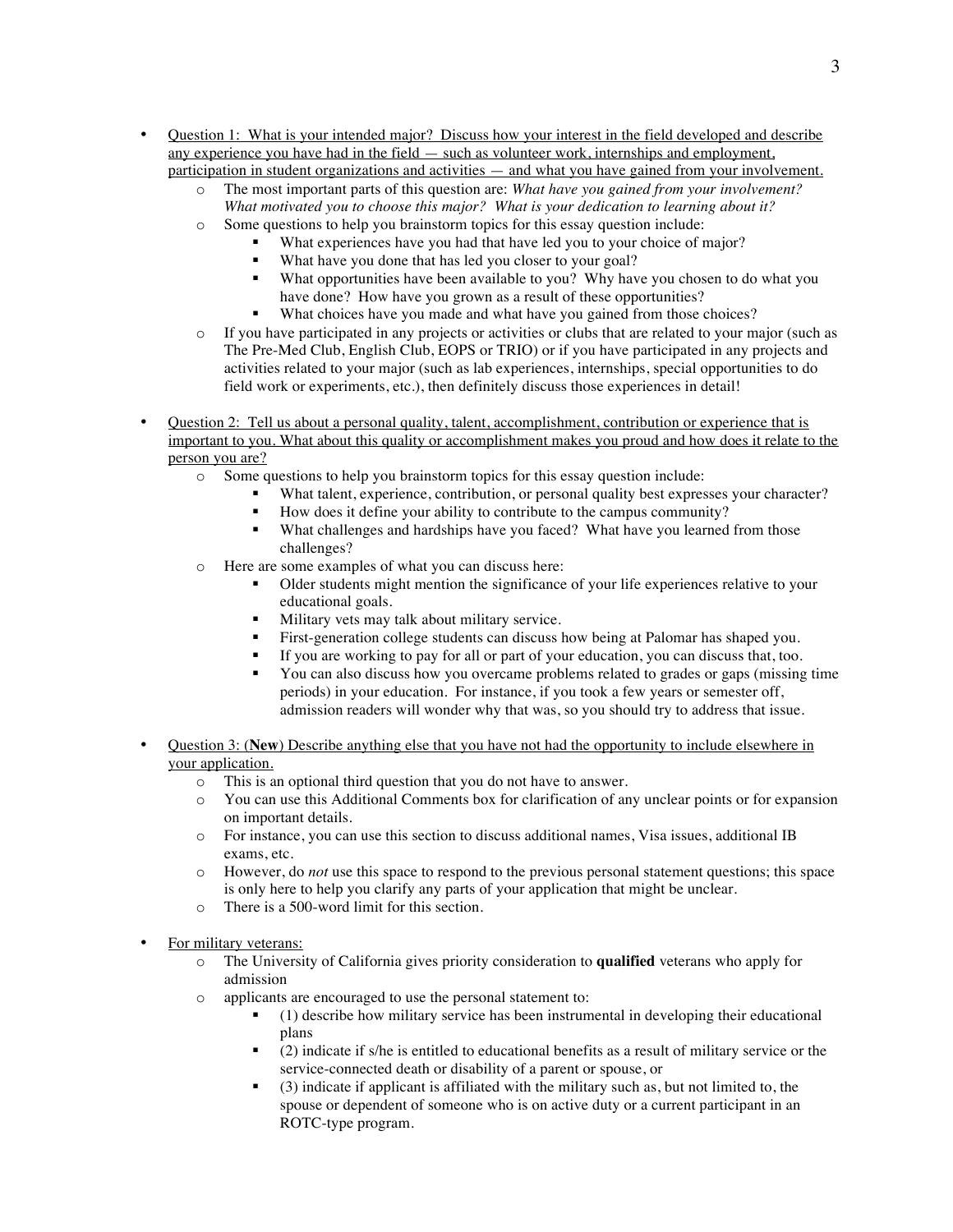- Allow time to take your essays through the writing process
	- o UC Santa Barbara has a really useful worksheet that walks you through the writing process: www.admissions.ucsb.edu/Pdf/PersonalStatement.pdf
	- o Be sure to take your essays through the steps of writing:
		- 1. Do some pre-writing (brainstorming, clustering, or freewriting) to get ideas about what to write about.
			- When you are finished, go back and look for the most compelling information you came up with in your answers. If you have a hard time choosing what is most compelling or interesting, ask other people for feedback
			- 2. Write a rough draft for each response.

3. Get feedback on your rough draft; in addition to the workshops that the Transfer Center is offering, you can also bring your essays to the English Department Writing Center to get feedback and help.

4. Produce the final draft, and be sure to run spell check and grammar check one last time.

- Make the structure of each body paragraph clear for your readers
	- o Think of each body paragraph you write as a sandwich:
		- Your topic sentence and your "mini"-conclusion are your layers of bread.
		- Your supporting details are the filling.



- o Start each body paragraph with a topic sentence that states the main idea or main point of that paragraph and that also makes a claim – *what does this mean?*
- o Fill each body paragraph with vivid, interesting details and examples. You want your examples and details to be *memorable* – they should stand out in your readers' minds.
- o Your extended answer (600 words) should have an introduction paragraph that sets up your essay and also a clear, analytical thesis that sets up *why this matters.*
- Sample thesis for Prompt 1 as the extended essay:
	- o Although my school does not offer Advanced Placement Spanish, I wanted to master Spanish so that I could enrich my understanding of the literature of Latin America and prepare for my eventual career goal of becoming a diplomat. I prepared on my own for the Advanced Placement Spanish exam, and as a result have become a more disciplined and engaged student in all of my classes.
- Sample thesis for Prompt 2 as the extended essay:
	- o Although I do not plan to major in veterinary science, my experiences raising and caring for animals have helped me understand how important animals are to human well-being. Because I have seen the result of human disregard for other forms of life, I am better able to appreciate the importance of ethical treatment for all. As a result, I will be able to contribute my knowledge of animal preservation and my skill as an organizer to the campus environment.
- Sample thesis for Prompt 2 as the extended essay:
	- o Although my parents are now both employed, my family has had to struggle in order to survive. I am the oldest of six and, because our family income does not support us adequately, I work parttime to provide food and shelter for us. Working has taught me to stay disciplined and to use my time appropriately. As a result, I have been able to maintain high academic achievement while supporting my family.